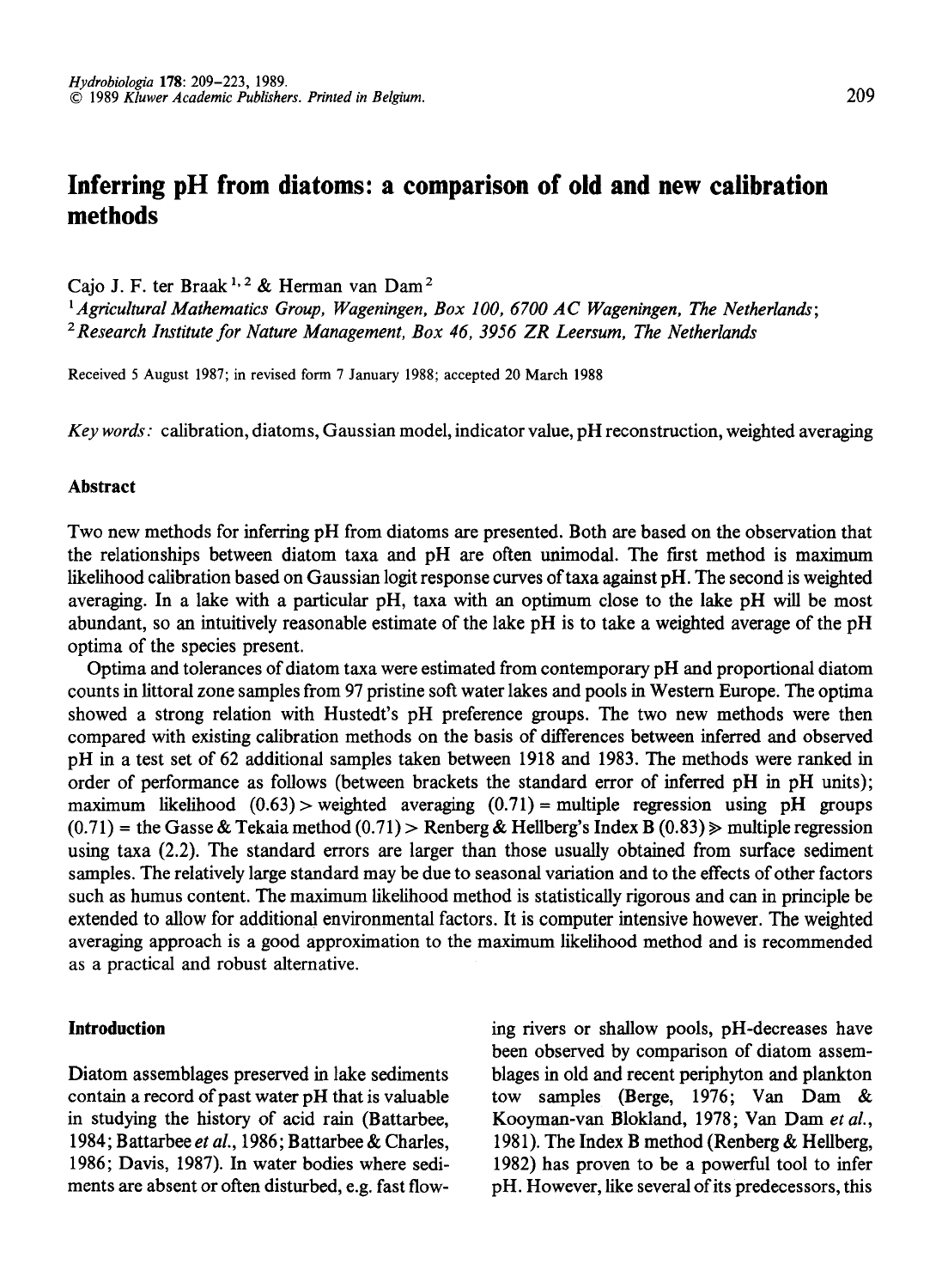index method is only a heuristic formula to infer pH quantitatively from the pH preference groups defined by Hustedt (1939); the method does not make full use of contemporary data on the pH distributions of individual taxa. Furthermore, the method does not work well below pH 4.5, when only acidobiontic and acidophilous diatoms are present, e.g. in the extremely acid moorland pools of Northwestern Europe (Van Dam *et al.,* 1981; Van Dam & Beljaars, 1981). More recent approaches using multiple regression of pH on diatom taxa (Davis & Anderson, 1985) seem to assume linear relationships between pH and diatom abundance (cf. Howe & Webb, 1983), an assumption that is inconsistent with the observation that diatom taxa have a preferred pH value or pH optimum. An additional problem is that the estimates of the coefficients of the regression equation are often instable due to high correlations among the abundances of ecologically similar diatom taxa (Montgomery & Peck, 1982: 291). Thus neither the index B nor the multiple regression approach seems fully satisfactory on theoretical grounds.

It has long been observed (Shelford, 1911; Hesse, 1924; Gause, 1930; Thienemann, 1932) that the relationship between a species and an environmental variable is often unimodal, i.e. each species thrives best at a particular value (optimum) and cannot survive when the value is either too low or too high (cf. Sheldford's 'law' of tolerance in Odum, 1959). Our new approach to calibration originates from this ecologically realistic idea of how diatom taxa respond to pH. For simplicity we work with a class of symmetric unimodal curves, namely, the Gaussian response model (Gauch & Whittaker, 1972; Stoermer & Ladewski, 1976) in which each taxon has a pH optimum and a pH tolerance, and we adapt the model to make it suitable for proportional diatom counts.

Inferring pH from diatom taxa is a statistical calibration problem (Ter Braak, 1987a). We use the maximum likelihood approach to calibration. First, the relationship between the abundance of a diatom taxon and pH is specified by a response curve, such as Fig. 1, fitted to present-day data on

diatom abundances and pH by non-linear regression. Together the fitted curves for all of the taxa determine what diatom composition is expected at any given pH value. Second, we determine the pH value that is most likely to give rise to the observed diatom composition. It depends on the amount of available data how flexible the class of curves can be that can still usefully be fitted: lack-of-fit must be balanced against estimation variance. In other words, the class of curves should be a compromise between ecological realism and simplicity. We consider the class of Gaussian response curves to be a good compromise.

The maximum likelihood approach with the Gaussian model is computer intensive, but can be approximated, fortunately, by the much simpler method of weighted averaging (Ter Braak, 1987a). Its intuitive rationale is as follows. In a lake with a particular pH, taxa with an optimum close to the lake pH will be most abundant, so a simple estimate of the lake pH is to take a (weighted) average of the pH optima of the taxa present. Taxa with a small pH tolerance (good pH indicators) can be given more weight in the weighted average than taxa with a large pH tolerance; indifferent taxa are given zero weight.

Calibration by weighted averaging is not new. Ellenberg ( 1948) proposed it to infer pH and other environmental variables from vascular plants and Pantle & Buck (1955) to infer organic pollution (saprobity) in fresh waters from bacteria and algae, including diatoms. The optima are termed 'Zeigerwerte' (indicator values) by Ellenberg (1979) and saprobity indices by Sládeček (1986).

In this paper pH optima and pH tolerances of diatom taxa are estimated from a training set of 99littoral zone samples taken in 1982 and 1983. The new calibration methods are compared with existing methods; (a) theoretically, (b) on the basis of differences between inferred and observed pH in the training set, and (c) in a test set comprising 62 additional samples taken between 1918 and 1983. The prediction error of pH in the test set includes all error components (lack-of-fit, sampling variation, etc.) and is thus an appropriate benchmark to compare methods.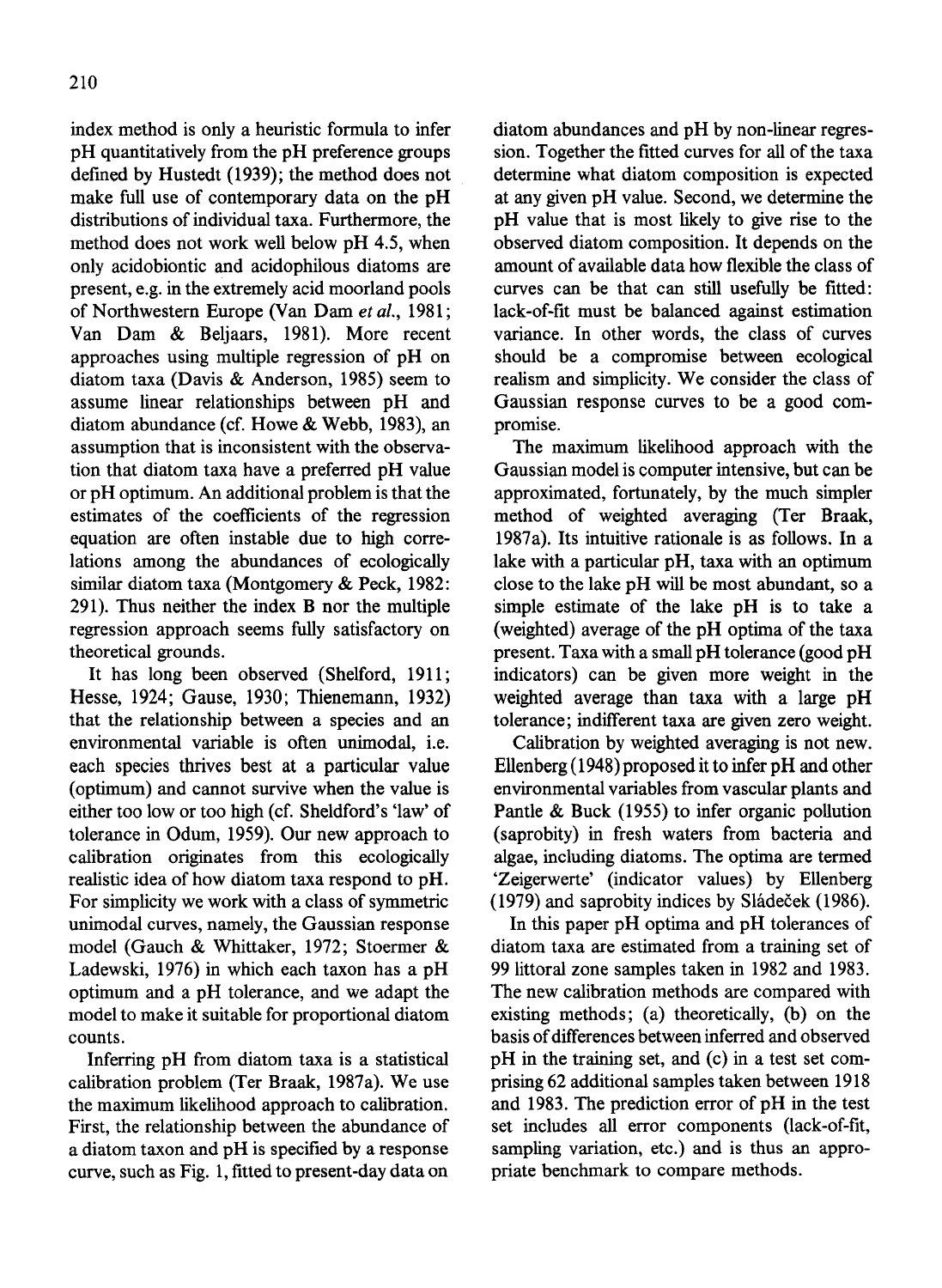### **Data collection**

The 99 samples for the training set were taken in 1982 and 1983 from 97 approximately pristine soft water lakes and pools in Denmark, Western Germany, Belgium and The Netherlands (Van Dam & Beljaars, 1984). Selected physical and chemical variables are given in Table 1. Periphytic, bottom-living or plankton-tow (mesh width  $40 \mu m$ ) diatoms were collected in the littoral zone at each site in the same way as has been done by previous investigators at the same site (see next paragraph). When old samples were absent, usually plankton tow diatoms were gathered. The pH was measured simultaneously on the spot with a Methrohm E 488 pH meter or a WTW 91 pH meter. Electrodes were calibrated with buffer solutions of pH 7 and pH 4, regularly checked with a buffer solution of pH 3 and discarded when the reading differed by more than 0.1 unit from 3.0.

Samples for the test set included a few recent samples (after 1970) with accompanying pH readings, obtained as described above. The majority of the test set samples were obtained from plankton tow and periphyton collections by W. Adam, N. Foged, J. Heimans, F. Hustedt, E.G. Jørgensen, and P. van Oije between 1918 and 1955, at a subset of the localities of the training set. Most of the pH readings were done with colorimetric methods simultaneously with diatom sampling. When such pH measurements were lacking they were taken from published or unpublished reports, if the time span between

*Table I.* Selected physical and chemical variables of the 99 samples from the training set  $(DOC =$  dissolved organic carbon).

|                             | Minimum | Median | Maximum |
|-----------------------------|---------|--------|---------|
| Area (ha)                   | 0.002   | 0.63   | 15.9    |
| Depth $(m)$                 | 0.1     | 1.0    | 52.0    |
| Altitude (m)                | 4       | 40     | 1109    |
| pH                          | 3.3     | 4.2    | 7.3     |
| $SO_4^{2-}$ (meq $1^{-1}$ ) | 0.04    | 0.26   | 2.33    |
| DOC $(mg1^{-1})$            | 0.04    | 9.7    | 55      |

The diatom samples were boiled gently for one hour in hydrogen peroxide. Before boiling plant leaves and stems of the periphyton were cut in fragments (c. 1 em long) and mixed. If necessary, iron was removed with hydrochloric acid. Mter boiling, cooling and settlement the diatom valves were washed three times with demineralized water and embedded in Clearax mount. In each slide 400 valves were identified and counted with the help of a Zeiss research microscope (magnification  $\times$  1250). The identification literature is listed by Van Dam (1984). Most of the samples were counted by Mr. C. N. Beljaars. A minor fraction of the samples was counted by either Mr. G. Suurmond or the second author, who supervised the counting procedure to obtain a consistent taxonomy (Davis & Smol, 1986). In case of doubt slides were sent for consultation to experts in the taxonomy of particular taxa.

# **Methods**

# *Notation*

Let x denote the variable to be calibrated (here always pH),  $x_i$  the value of x in sample i and  $y_{ik}$ the abundance of taxon k in sample i  $(y_{ik} \ge 0)$ . We reserve the subscript i for samples  $(i = 1, ..., n)$ and the subscript k for taxa  $(k = 1, \ldots, m)$ . Here, as in much diatom research, the abundance is the fraction of valves of taxon k with respect to all (here 400) valves examined in sample i. Thus our data are *compositional data,* which have a constant-sum constraint ( $\Sigma_{k=1}^{m}$  y<sub>ik</sub> = 1). The estimator of  $x_i$  will be denoted by  $\tilde{x}_i$ .

# *Maximum likelihood approach using Gaussian models*

Maximum likelihood calibration requires the pH response curves of taxa. These curves are not yet known, so they must be estimated by regression from contemporary data on taxon abundances and pH, using a class of response curves that combines reasonable ecological realism with tractability.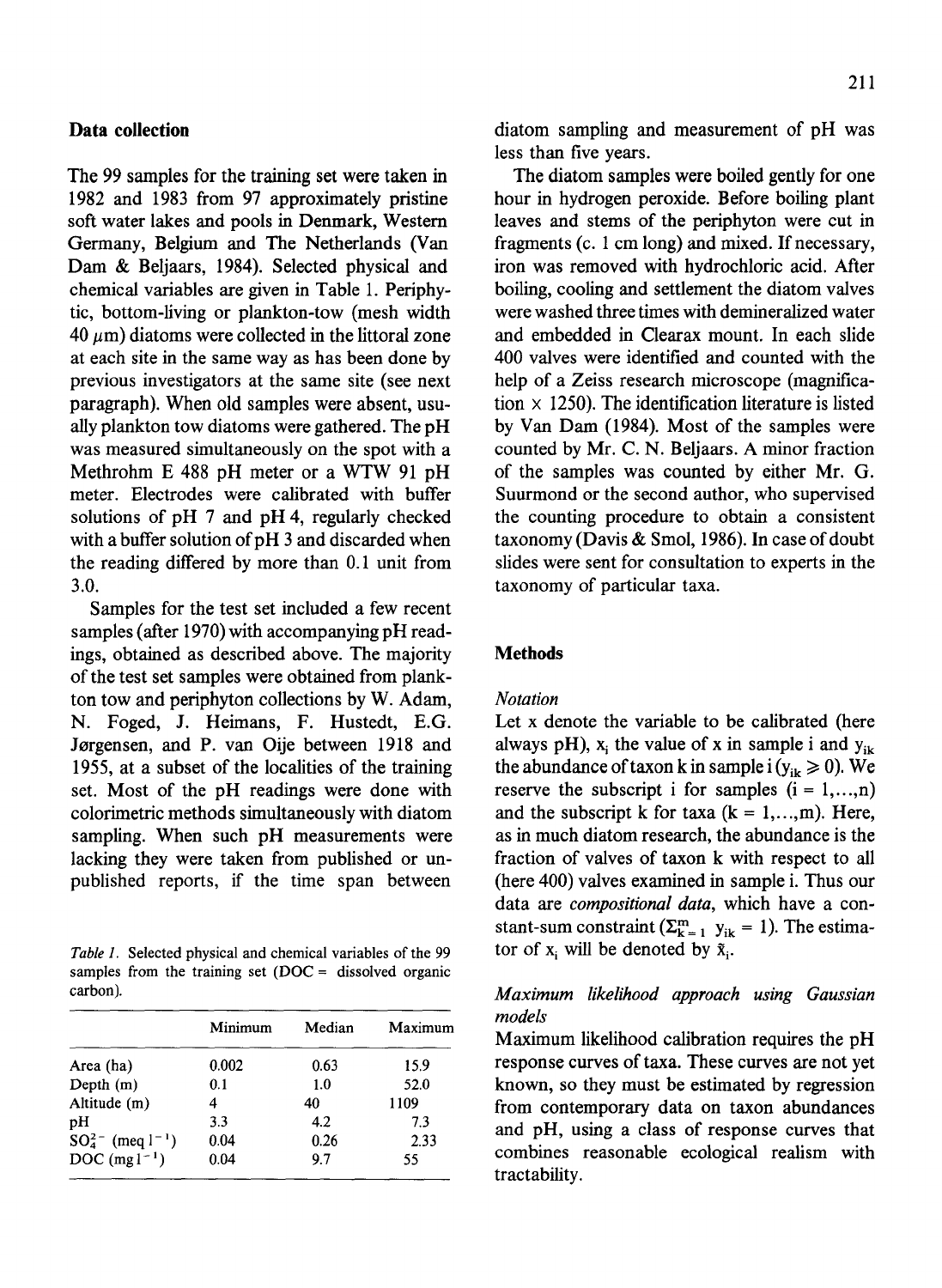

Fig. 1. The Gaussian response curve for the abundance value (y) of a taxon against an environmental variable  $(x)$  (u = optimum or mode;  $t = tolerance$ ;  $c = maximum$ ).

One suitable class of response curves is provided by the Gaussian model (Fig. 1; Gauch & Whittaker, 1972):

$$
f_k(x) = c_k e^{-1/2(x - u_k)^2/t_k^2}
$$
 (1)

where  $f_k(x)$  is the expected value of the abundance of taxon k as a function of the calibration variable x, and  $u_k$ ,  $t_k$  and  $c_k$  are taxon parameters  $-u_k$  is the optimum (the value of x at the peak),  $t_k$  the tolerance (a measure of curve width) and  $c_k$  the height of the peak. This model can not be exact for compositional data because of the constraint that the abundances of all taxa sum to 1. If we take Eq. (1) as a model for absolute abundances then we can easily obtain a model for proportions; we just divide the absolute abundance (for any given x) by their sum. In this way we obtain a multinomial logit model (e.g. McCullagh & Neider, 1983: 106) of the form:

$$
y_k(x) = \frac{c_k e^{-1/2(x - u_k)^2/t_k^2}}{\sum_{l=1}^m c_l e^{-1/2(x - u_l)^2/t_l^2}}
$$
(2)

where  $y_k(x)$  is the expected proportional abundance of taxon  $k$  as a function of  $x$ . However, the parameters of the taxa in (2) are more difficult to understand than those of the Gaussian model (1), because there is indeterminacy in the parameters (Ter Braak, 1987c: 68). Because of this difficulty,

we also fitted the Gaussian logit model (Ter Braak & Looman, 1986)

$$
y_{k}(x) = \frac{c_{k} e^{-1/2(x - u_{k})^{2}/t_{k}^{2}}}{1 + c_{k} e^{-1/2(x - u_{k})^{2}/t_{k}^{2}}}
$$
(3)

which acknowledges that each of the fractions lies between 0 and 1, but does not guarantee that their total is precisely 1 for each sample. Ter Braak & Looman (1986) used the Gaussian logit model for presence-absence data, but it can also be used as quasi-likelihood model (McCullagh & Neider, 1983) for proportions.

The multinomial logit model (2) and the Gaussian logit model (3) were fitted to the training data set by loglinear regression (with multinomial error structure, see McCullagh & Neider 1983: 106, 142) and logit regression (with binomial error structure), respectively, by using GENSTAT (Alvey *et al.,* 1982) as explained in Ter Braak & Looman (1986). This was done for all 26 taxa that occurred in at least 10 samples of the training data set. With the multinomial logit model two runs were made, one in which the remaining taxa were considered as one extra taxon and a second in which the abundances of each of the 26 taxa were expressed as a fraction of the total number of valves of the 26 taxa in each sample. We present the results of the former analysis only, as it turned out to give a smaller prediction error. The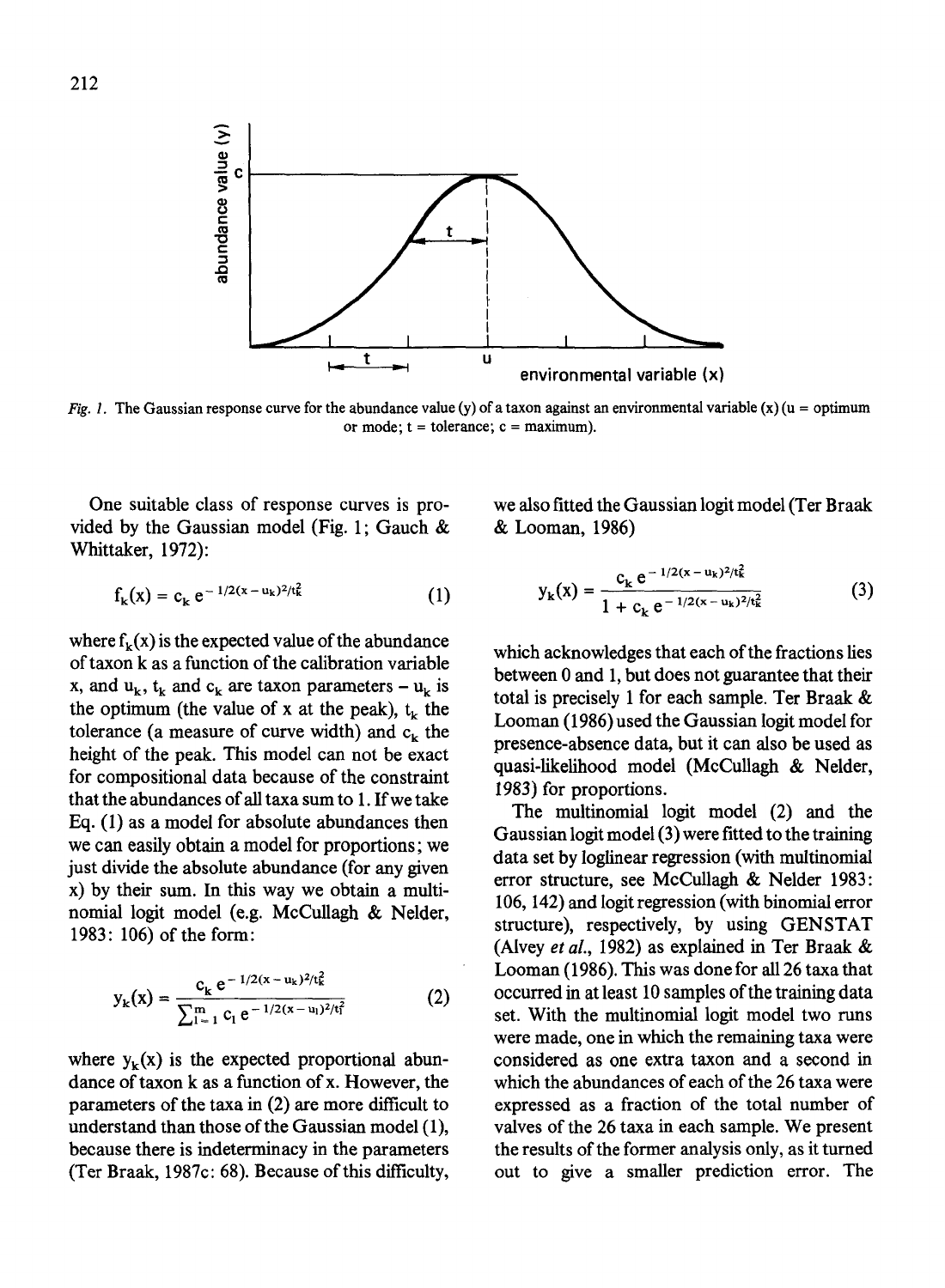Gaussian logit is easier to fit than the multinomial logit model because the fit can proceed for each species in turn, whereas in the multinomial logit model all species must be fitted simultaneously. In the multinomial logit model the hypothesis of equal tolerances was tested by a quasi-likelihood F-test (Jørgensen, 1983) at  $\alpha = 0.05$ . For each taxon the Gaussian logit model was tested against the (simpler) linear logit model to determine whether the optimum was significant (again by a quasi-likelihood F-test,  $\alpha = 0.05$ ; Ter Braak & Looman, 1986). If the optimum of a taxon was not significant, the linear logit model (Ter Braak & Looman, 1986) was tested against the null model that a taxon showed no relationship with  $x (\alpha = 0.05)$ . In this way the simplest acceptable curve was determined for each taxon and this curve was used in the calibration.

The response curves, together with the assumed error structure, form a statistical model of diatom composition in relation to pH. From the model we can calculate the probability that a particular diatom composition will be observed at a given pH value. By determining this probability for a range of pH values, we can select the value that gives the highest probability of observing the diatom composition. This pH value is the maximum likelihood estimate.

# *Weighted averaging approach*

A taxon with a particular pH optimum will be most abundant in lakes with pH values close to its optimum. So an intuitively reasonable estimate of the optimum is to take a weighted average of the pH values of lakes in which the taxon is present. The weighted averaging estimate of the optimum  $u_k$  is

$$
\mathbf{u}_{k} = \frac{\sum_{i=1}^{n} y_{ik} x_{i}}{\sum_{i=1}^{n} y_{ik}}
$$
(4)

Ter Braak (1985) proved that the non-linear regression estimator of the optimum of the Gaussian (logit) model is the same as the weighted average if the distribution of x (pH) is uniform over the whole range of occurrence of the species. Ter Braak & Looman (1986) compared the two

estimators by simulation for various cases in which the distribution of x was not uniform; they found the estimators about equally efficient for rare species with narrow ecological amplitude, but warned that in other cases the weighted average could be biased. Despite this limitation, the weighted average is a popular statistic for characterizing the environmental preferences of diatoms (e.g. Salden 1978; Charles, 1985).

Once the optima have been estimated, they can be used to infer the lake pH from its diatom composition. In a lake with a particular pH, taxa with an optimum close to the lake pH will be most abundant. So an intuitively reasonable estimate of the lake pH is the weighted average

$$
\tilde{x}_{i} = \frac{\sum_{k=1}^{m} y_{ik} u_{k}}{\sum_{k=1}^{m} y_{ik}}
$$
 (5)

Ter Braak (1985) proved that the maximum likelihood estimate of  $x_i$  in the Gaussian (logit) model boils down to the simple weighted average if the taxa conform to a species packing model (Whittaker *et al.*, 1973). If the pH tolerance varies strongly among taxa, one can weight taxa in Eq. (5) inversely with their squared tolerance (Ter Braak & Barendregt, 1986)

$$
\tilde{x}_{i} = \frac{\sum_{k=1}^{m} y_{ik} u_{k}/t_{k}^{2}}{\sum_{k=1}^{m} y_{ik}/t_{k}^{2}}
$$
(6)

as also suggested by Zelinka & Marvan (1961) and Goff and Cottam (1967). (This weighting is done implicitly in the maximum likelihood approach.) In similar vein Sládeček (1986) lists 'saprobic indices' and 'indicative weights' which take the place of the optima  $u_k$  and  $1/t_k^2$ , respectively, in inferring saprobity from diatom assemblages.

A simple weighted averaging estimate of  $t_k$  is

$$
\mathfrak{t}_{k} = \{ \sum_{i} y_{ik} (x_{i} - \mathfrak{a}_{k})^{2} / \sum_{i} y_{ik} \}^{1/2} . \tag{7}
$$

# *Multiple regression approach*

In the multiple regression approach (e.g. Charles, 1985; Davis & Anderson, 1985; Flower, 1986),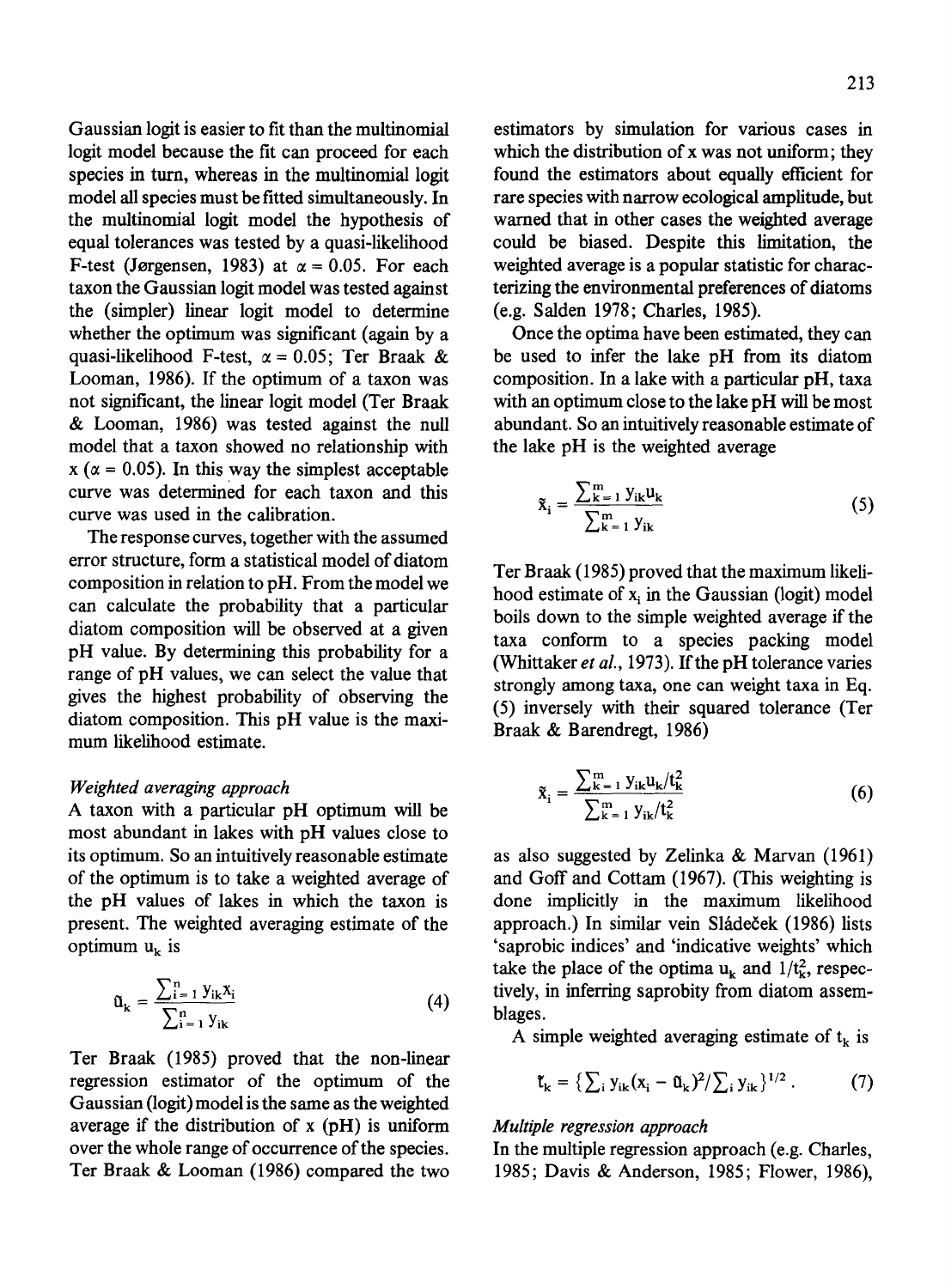pH is inferred by a linear function of the abundances of taxa or of pH preference groups, the coefficients of which are estimated by multiple regression of pH on the abundances. The method is known in the statistical literature as inverse regression; see Brown (1982) for a review. Inverse regression has been extensively used in climatic calibration from pollen data (Webb & Clark, 1977; Bartlein & Webb, 1985).

Three multiple regressions were calculated for the training set. These were based on (1) the fractional abundance of Hustedt's (1939) pH groups, (2) the abundance of the 26 most common taxa, (3) a step-wise multiple regression (forward selection out of the 26 most common taxa until no significant improvement  $(P = 0.05)$  could be made).

This multiple regression approach superficially seems to assume linear relationships between diatom abundances and pH. However, there is an interesting link with the weighted averaging approach. For compositional data, the weighted averaging estimate reduces to a linear combination of abundances, because the denominator in Eq. (5) is constant for such data. The multiple regression estimate is a linear combination of abundances also, but commonly includes an intercept. For compositional data, a regression model with an intercept can be rewritten as a model without an intercept but with one extra taxon in which the abundances of all not-yet-included taxa are summed, i.e.

$$
\tilde{\mathbf{x}}_i = \mathbf{b}_\mathbf{O} + \Sigma_{k=1}^{m-1} \mathbf{b}_k \mathbf{y}_{ik} = \Sigma_{k=1}^m \mathbf{a}_k \mathbf{y}_{ik} \qquad (8)
$$

with  $a_k = b_O + b_k$  (k = 1, ..., m - 1),  $a_m = b_O$  and  $y_{im} = 1 - \sum_{k=1}^{m-1} y_{ik}$ .

The coefficients  $a_k$  play the same rôle as the optima  $u_k$  in Eq. (5). The methods thus use a similar type of calibration function; they differ only in the way in which its coefficients are estimated. In practice the estimated regression coefficients can however be corrupted by high correlations or multicollinearity among species (Montgomery & Peck, 1982: 291).

# *Approach of Gasse & Tekaia (1983)*

We also considered the approach of Gasse and Tekaia (1983). Here pH is first divided into classes and then a correspondence analysis is applied to a taxon-by-class data table, each cell of which contains the total abundance of a taxon in samples with a pH that falls in the corresponding class. We used four classes, with the pH values 4, 5 and 6 as cutpoints. The final calibration function is obtained by a multiple regression of pH on the axes of the correspondence analysis.

Despite its complexity, this method is closely related to weighted averaging. The first axis' scores assigned by correspondence analysis to the pH classes can be interpreted as an optimal quantification of pH (Gifi, 1981). Both weighted averaging (with equal tolerances) and the Gasse & Tekaia method are special cases of canonical correspondence analysis (Ter Braak, 1986, 1987b,c).

# *Approach of Renberg & Hellberg (1982); extra regressions*

The log Index B approach of Renberg & Hellberg (1982) was used both with its original regression coefficients as with coefficients newly calculated from the training set by simple linear regression. In the weighted averaging approach, averages are taken twice, so that the range of the inferred pH is reduced. To undo this, a simple linear regression was calculated of pH on  $\tilde{x}$ ; (Eqs. 5-6) in the training set. Such an extra regression was also calculated for the maximum likelihood approach to make the methods more comparable. The extra regression minimizes the standard error (SE) of prediction in the training set as is done in the multiple regression approach and the approaches of Gasse & Tekaia (1983) and Renberg & Hellberg (1982).

#### **Results**

The distribution of pH in the training set is shown in the bottom line of Fig. 2; the mean and standard deviation of pH were  $4.5 + 0.88$  in the training set and  $5.2 + 1.03$  in the test set. In the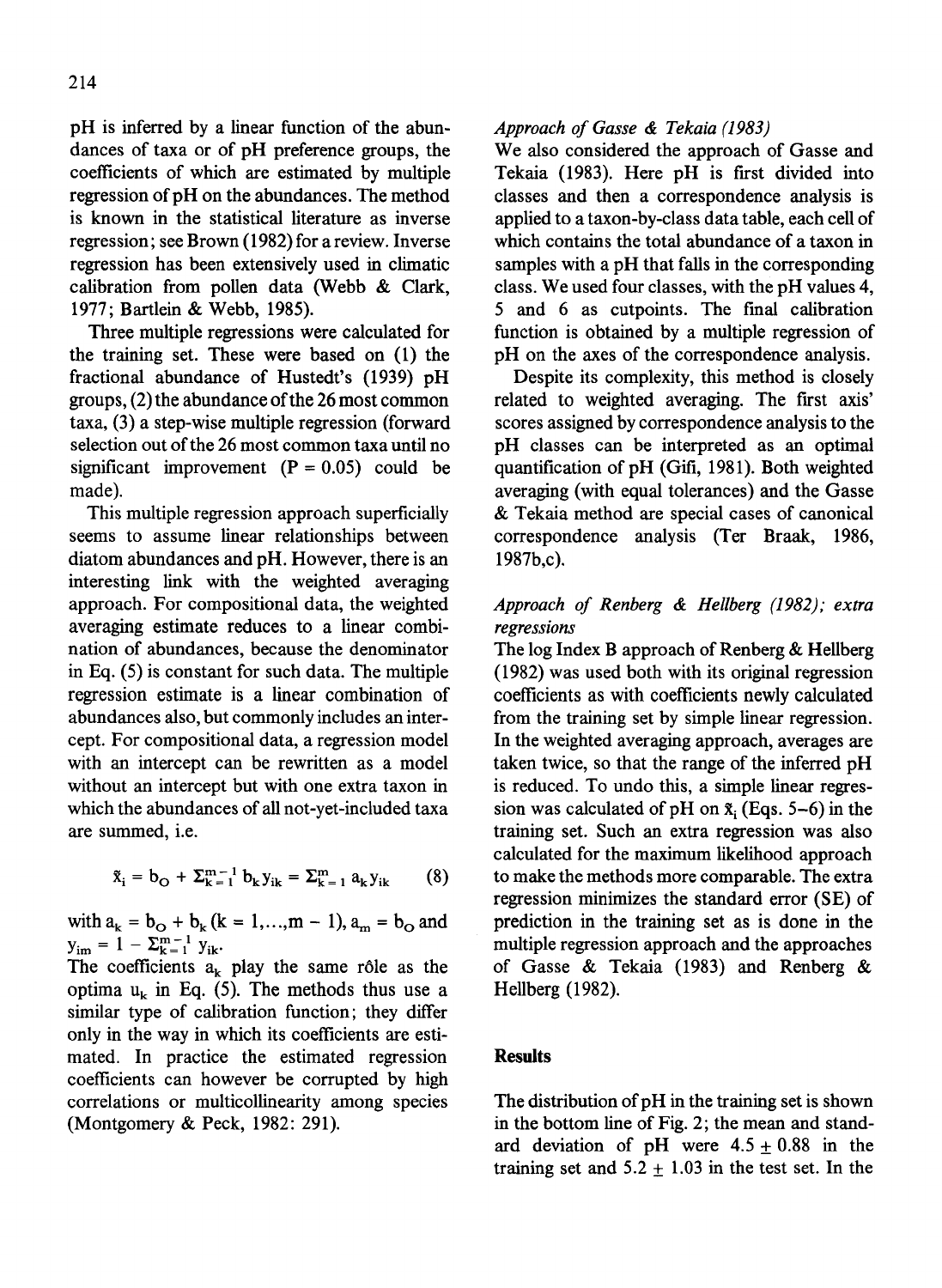*Table 2.* pH-optima ( $\tilde{u}_k$ ) and tolerances ( $\tilde{t}_k$ ) for the most common taxa estimated from the training set.  $-\tilde{u}_k$  and  $\tilde{t}_k$  poorly determined, because the taxon has only weak relationships with pH or has its optimum outside the sampled pH-range (3.3-7.3), n = number of samples in training set where taxon is present,  $c =$  type of curve (u: unimodal, +: increasing, -: decreasing, o: no significant relation), ML = maximum likelihood, WA = weighted averaging, MR = multiple regression (Eq. 8). See Table 5 for abbreviations of pH-groups.

| Taxon                                            |          | <b>ML</b>                |                                   | <b>WA</b>                |                                 | <b>WA</b><br>Charles      | <b>MR</b>                                   |                    | Hustedt<br>pH-    |       |
|--------------------------------------------------|----------|--------------------------|-----------------------------------|--------------------------|---------------------------------|---------------------------|---------------------------------------------|--------------------|-------------------|-------|
|                                                  | n        | c                        | $\tilde{\mathbf{u}}_{\mathbf{k}}$ | $\mathfrak{k}_{\bf k}$   | $\tilde{\mathbf{u}}_\mathbf{k}$ | $\mathbf{t}_{\mathbf{k}}$ | (1985)<br>$\tilde{\mathbf{u}}_{\mathbf{k}}$ | 26 spp.<br>$a_{k}$ | 7 spp.<br>$a_{k}$ | group |
| Achnanthes minutissima Kütz.                     | 20       | $+$                      | $\overline{\phantom{0}}$          | $\overline{\phantom{0}}$ | 6.8                             | 0.6                       | 7.2                                         | 8.6                | 8.8               | cir   |
| Brachysira vitrea f. lanceolata (Mayer) v. Dam   | 24       | u                        | 6.5                               | 0.7                      | 5.9                             | 0.7                       | $\overline{\phantom{0}}$                    | 8.1                | 7.9               | cir   |
| <b>B.</b> brebissonii Ross                       | 12       | u                        | 5.3                               | 0.9                      | 4.8                             | 0.7                       | 5.9                                         | 5.4                |                   | acp   |
| Eunotia bilunaris (Ehr.) Nörpel <sup>a</sup>     | 66       | $\mathbf{o}$             | $\overline{\phantom{0}}$          | -                        | 4.3                             | 0.8                       | 5.0                                         | 4.5                |                   | cir   |
| E. bilunaris var. excisa nov. comb. <sup>b</sup> | 17       | -                        | -                                 | -                        | 3.8                             | 0.5                       | $\qquad \qquad -$                           | 3.2                |                   | acp   |
| E. exigua (Bréb.) Rabh.                          | 84       | $\overline{\phantom{0}}$ | 1.6                               | 1.7                      | 4.1                             | 0.6                       | 5.2                                         | 4.0                |                   | acb   |
| E. incisa Ehr.                                   | 49       | u                        | 5.3                               | 0.6                      | 5.0                             | 0.6                       | 5.0                                         | 5.1                | 5.5               | аср   |
| E. naegelii Mig.                                 | 12       | $\mathbf u$              | 4.2                               | 0.5                      | 4.2                             | 0.4                       | 4.8                                         | 4.1                |                   | acp   |
| E. paludosa Grun.                                | 25       | u                        | 3.8                               | 0.4                      | 3.8                             | 0.3                       | -                                           | 3.7                |                   | acb   |
| E. rhomboidea Hust. (asymmetric valves)          | 50<br>40 | u                        | 5.1                               | 0.6                      | 4.9                             | 0.5                       | -                                           | 4.8<br>3.8         |                   | acp   |
| E. rhomboidea Hust. (symmetric valves)           |          | u                        | 5.5                               | 0.8                      | 5.0                             | 0.7                       | $5.1^\circ$                                 |                    |                   | acp   |
| Fragilaria construens var. venter (Ehr.) Grun.   | 14       | u                        | 5.7                               | 0.4                      | 5.6                             | 0.4                       | 7.3                                         | 6.9                | 6.9               | alp   |
| F. virescens Ralfs                               | 18       | $\mathbf{u}$             | 6.0                               | 0.6                      | 5.6                             | 0.6                       | 6.8                                         | 6.7                | 8.2               | cir   |
| Frustulia rhomboides (Ehr.) De Toni              | 16       | $\Omega$                 | -                                 | -                        | 4.7                             | 0.9                       | 5.5                                         | 12.5               |                   | acp   |
| F. rhomboides var. saxonica (Rabh.) De Toni      | 77       | $\overline{\phantom{0}}$ | 4.2                               | 1.0                      | 4.2                             | 0.6                       | 5.2                                         | 4.0                |                   | acb   |
| Gomphonema parvulum (Kütz.) Grun.                | 13       | u                        | 5.9                               | 1.0                      | 5.1                             | 0.8                       | $=$                                         | 0.2                |                   | cir   |
| Navicula leptostriata E. Jørgensen <sup>d</sup>  | 10       | u                        | 6.5                               | 0.7                      | 5.9                             | 0.7                       | 6.0                                         | 42.7               | 58.3              | acp   |
| N. mediocris Krasske                             | 22       | $\mathbf{o}$             | -                                 | $\overline{\phantom{0}}$ | 4.2                             | 0.9                       | 5.4                                         | $-0.3$             |                   | acp   |
| N. subtilissima Cleve                            | 19       | -                        | 2.9                               | 1.3                      | 4.0                             | 0.5                       | 5.1                                         | 3.7                |                   | acb   |
| Pinnularia abaujensis (Plant.) Ross              | 11       | $\mathbf{u}$             | 4.9                               | 0.5                      | 4.7                             | 0.5                       | 4.5                                         | 6.0                |                   | cir   |
| P. biceps Greg.                                  | 18       | $\mathbf{u}$             | 4.8                               | 0.6                      | 4.6                             | 0.5                       | 5.6                                         | 6.9                |                   | cir   |
| P. microstauron (Ehr.) Cleve                     | 15       | $\mathbf{u}$             | 5.7                               | 0.9                      | 5.0                             | 0.8                       | 5.2                                         | 30.8               |                   | cir   |
| P. irrorata (Grun.) Hust.                        | 10       | $\mathbf{u}$             | 5.2                               | 0.7                      | 4.9                             | 0.6                       | -                                           | $-1.0$             |                   | acp   |
| P. subcapitata Greg.                             | 12       | $\overline{\phantom{0}}$ | $\overline{\phantom{0}}$          | $\overline{\phantom{0}}$ | 3.5                             | 0.3                       | -                                           | 2.4                | 2.3               | acp   |
| Tabellaria flocculosa (Roth) Kütz.               | 45       | $\mathbf{u}$             | 5.4                               | 0.7                      | 5.0                             | 0.6                       | 6.3                                         | 4.8                |                   | acp   |
| T. quadriseptata Knudson                         | 35       | $\Omega$                 | 5.7                               | 1.9                      | 4.6                             | 0.9                       | 5.7                                         | 3.6                |                   | acb   |
| Rest category                                    |          |                          |                                   |                          |                                 |                           |                                             | 4.7                | 4.1               | -     |

<sup>a</sup> Synonym: *E. lunaris* (Ehr.) Grun. <sup>b</sup> syn.: *E. lunaris* var. *excisa* Grun., <sup>c</sup> as *E. tenella* (Grun.) Cleve, <sup>d</sup> syn.: *N. heimansii* v. Dam et Kooyman.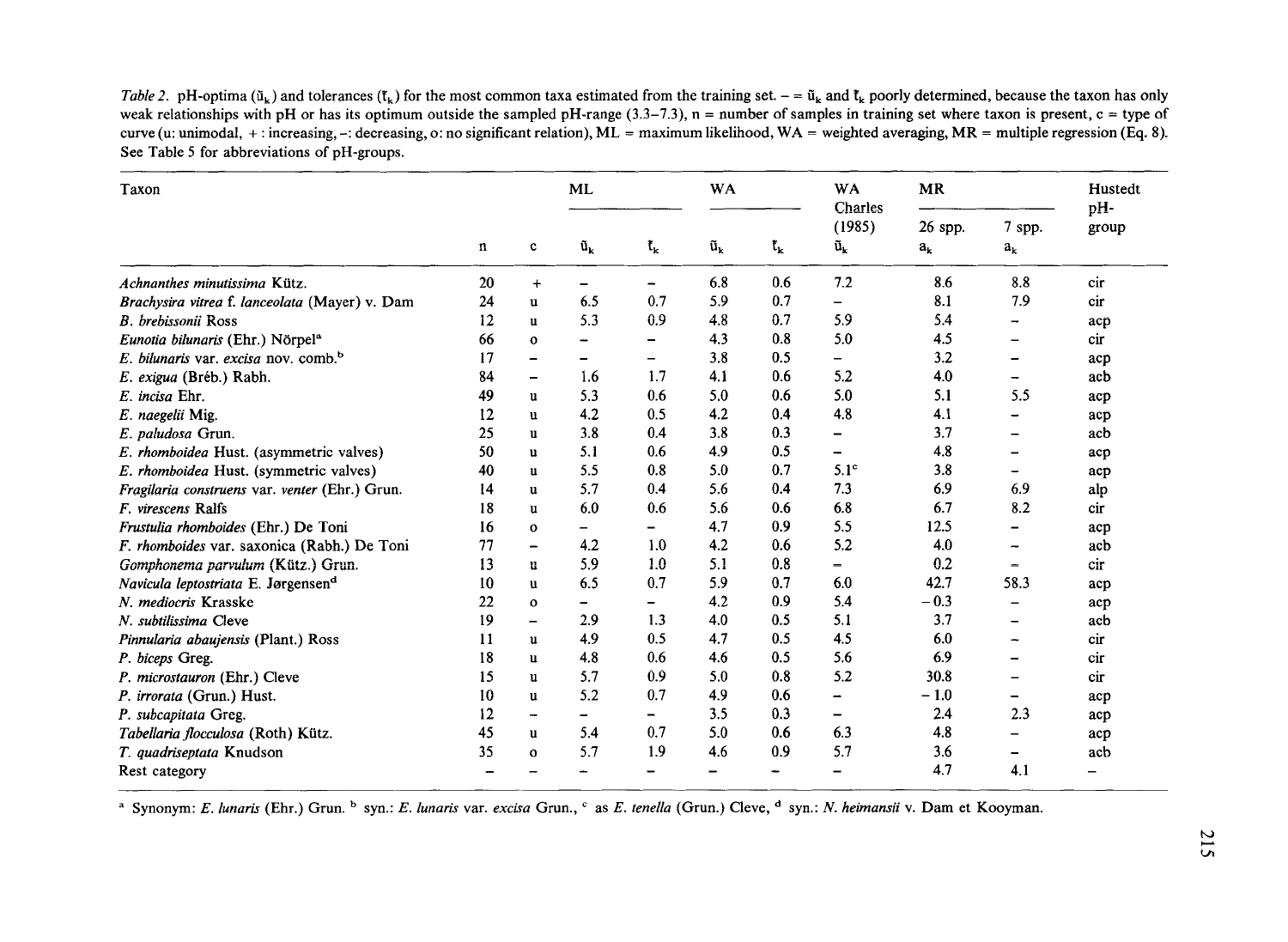

*Fig. 2.* Relative abundance (R.A.) of selected diatom taxa in 99 samples of the training set against observed pH. Zero observations are not entered. The number of observation in each pH interval is indicated between parentheses at the bottom. Curves are fitted by Gaussian logit regression.

Gaussian logit regressions 16 of the 26 taxa had a significant optimum, five taxa showed a decreasing response curve, one taxon an increasing curve and four species were unrelated to pH (Table 2).

The example curves in Fig. 2 show considerable scatter around the fitted curves. For taxa with a significant optimum, the optima as estimated by weighted averaging are up to 0.6 pH units lower than those estimated by Gaussian logit regression. This downward bias can be explained by the overrepresentation of acid samples (bottom line Fig. 2) (Ter Braak & Looman, 1986). The optima are strongly related to the assignments of taxa to Hustedt's (1939) pH preference groups (Table 2).

The estimated tolerances are nearly all over 0.5 pH units. This means that for nearly all taxa the range of occurrence is greater than 2 pH units. The tolerances as estimated by Gaussian logit regression and weighted averaging are remarkably close for taxa with a significant optimum. For the other taxa, both methods give qualitatively similar results: taxa with a decreasing (increasing) response curve have a low (high) weighted averaging estimate of the optimum and the taxa that are not related to pH have a large weighted averaging estimate of the tolerance.  $(\ge 0.8)$ .

If the coefficients of the multiple regression on 26 taxa are interpreted as optima (Eq. 8), three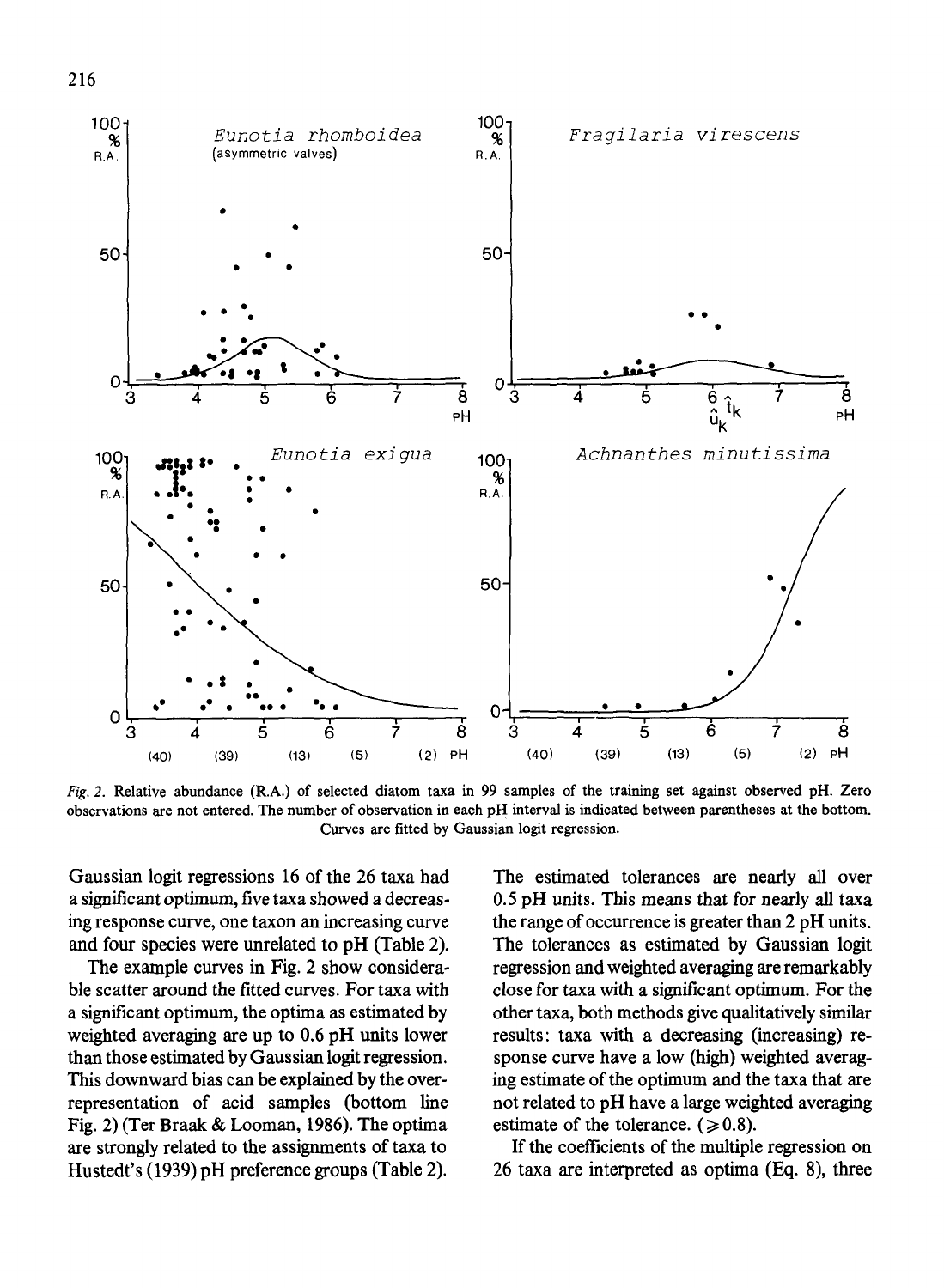taxa have an absurdly high coefficient, and two taxa are estimated to have their optimum at a negative pH value; yet for eight taxa the coefficient is within 0.2 pH unit of the optimum as estimated by weighted averaging. Most of the coefficients obtained with step-wise regression cannot be considered optima; the coefficient of *Navicula leptostriata* (selected as the third taxon) is nonsensical, and was already so at its entry in the model.

The correlations between observed and inferred pH ranged from 0.65 to 0.86 in the training set and 0.33 to 0. 79 in the test set. The corresponding SE's of prediction are shown in Table 3. In the training set, multiple regression on taxa had the lowest SE closely followed by weighted averaging using taxa. In the test set, however, multiple regression on taxa performed by far the worst due to several outliers in the abundance values. Although the outliers disappeared when the multiple regression was carried out on logarithmically transformed abundances ( $SE = 0.43$  in training set), multiple regression still performed worst in

*Table 3.* Standard error (SE) of inferred pH for calibration methods without (I) and with (II) an extra regression

| Method                         |      | Training set | Test set |      |  |
|--------------------------------|------|--------------|----------|------|--|
|                                | Ī    | и            | Ī        | Ħ    |  |
| Maximum likelihood             |      |              |          |      |  |
| – Gaussian logit               | 0.66 | 0.57         | 0.69     | 0.63 |  |
| - Multinomial logit            | 0.66 | 0.58         | 0.75     | 0.67 |  |
| - Multinomial logit $(tk = t)$ | 0.65 | 0.55         | 0.75     | 0.70 |  |
| Weighted averaging             |      |              |          |      |  |
| – 26 taxa (Eq. 5)              | 0.52 | 0.49         | 0.74     | 0.71 |  |
| - 26 taxa (Eq. 6)              | 0.51 | 0.47         | 0.77     | 0.74 |  |
| $-$ pH groups (Eq. 5)          | 0.68 | 0.62         | 0.89     | 0.75 |  |
| Multiple regression            |      |              |          |      |  |
| - 26 taxa                      |      | 0.45         |          | 2.24 |  |
| - 7 step-wise selected<br>taxa |      | 0.51         |          | 2.74 |  |
| - pH groups                    |      | 0.61         |          | 0.71 |  |
| Renberg & Hellberg $(1982)^*$  | 0.78 | 0.68         | 0.88     | 0.83 |  |
| Gasse & Tekaia (1983)          |      | 0.49         |          | 0.71 |  |

\* For 86 of the 99 samples in training set and 61 of the 62 samples in test set.

the test set  $(SE = 0.90 \text{ with and } 0.83 \text{ without})$ selection). In the test set the variants of maximum likelihood performed best (Fig. 3c ), followed by weighted averaging using taxa, multiple regression on pH groups and the Gasse & Takaia method. The Renberg & Hellberg (1982) approach (Fig. 3b, d) gave higher SE's and could not be used for 13 samples in the training set and for one sample in the test set where only acidobiontic and acidophilous taxa were present.

In the multinomiallogit model the hypothesis of equal tolerances could be rejected  $(P \le 0.01)$ . Despite this, the model with unequal tolerances, did not noticebly improve the prediction of pH compared to the model with equal tolerances. Similarly, the tolerance-weighted version of weighted averaging (Eq. 6) appeared to have no advantage over straight weighted averaging (Eq. 5).

The extra regression carried out after calibration by maximum likelihood and weighted averaging (Table 4) improved the SE's (Table 3); its effect is to shrink the values inferred by maximum likelihood and to expand the values inferred by weighted averaging. The regression coefficients for use with Index B differed considerably from those given by Renberg & Hellberg (1982). The weighted averaging estimates of the optima of Hustedt's pH groups are expanded in Table 5 by using the extra regression {Table 4). After expansion, the estimates are remarkably close to those

*Table 4.* Intercepts (a) and regression coefficients (b) of extra regression in calibration methods  $(r = correlation$ coefficient).

| Method                         | a       | h      | r    |
|--------------------------------|---------|--------|------|
| Maximum likelihood             |         |        |      |
| – Gaussian logit               | 1.47    | 0.68   | 0.76 |
| - Multinomial logit            | 1.43    | 0.68   | 0.75 |
| - Multinomial logit $(tk = t)$ | 1.48    | 0.66   | 0.78 |
| Weighted averaging             |         |        |      |
| $-26$ taxa (Eq. 5)             | $-1.49$ | 1.34   | 0.83 |
| – 26 taxa (Eq. 6)              | $-1.32$ | 1.31   | 0.84 |
| $-$ pH groups (Eq. 5)          | $-3.39$ | 1.76   | 0.71 |
| Renberg & Hellberg $(1982)^*$  | 5.85    | - 0.54 | 0.65 |

\* Regression of pH on 101og Index B.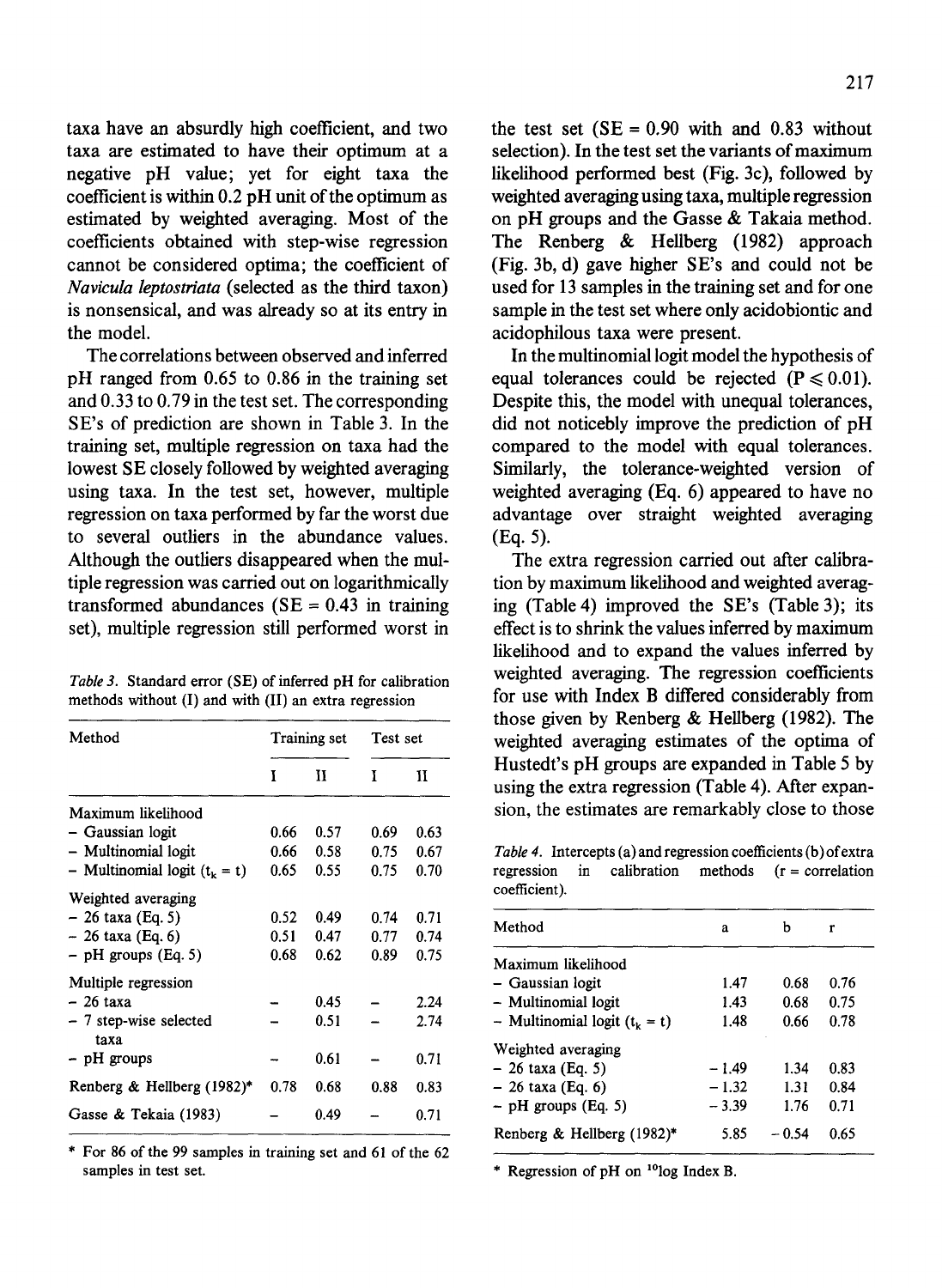



*Fig. 3.* Inferred pH versus observed pH in training set (a, b) and test set (c, d) for the maximum likelihood method based on Gaussian logit curves (a, c) and the Renberg & Hellberg (1982) method (b, d).

by multiple regression on pH groups; this explains why the SE's of weighted averaging and multiple regression using pH groups are about equal (Table 3).

# **Discussion**

The standard error in the training set was much lower than that in the test set. The training set thus gave an overoptimistic impression of the prediction error encountered in practice, especially when multiple regression on taxa was used (Table 3). The standard errors from surficial sediment assemblages reported by Battarbee (1984), Steinberg *et al.* (1984), Charles (1985), Davis & Anderson (1985), Dixit (1986), Dixit & Evans

(1986) and Flower (1986) are in the range of 0.3-0.5 pH units and, also being estimated from training sets, presumably underestimate the real prediction error. The standard error in our training set of littoral zone samples is relatively large (c. 0.6). There are several possible reasons:

1. Our data set is heterogeneous in physical and chemical variables (Table 1) and contains different types of diatom samples. Heterogeneity increases the prediction error because pH is not the only factor influencing diatom abundance. The error found by Gasse & Tekaia  $(1983)$  in a large  $(n = 160)$  and heterogeneous data set (including hard waters) is of the same order of magnitude as ours. Taylor *eta/.* (1986) obtained an even larger standard error (c. 0.7).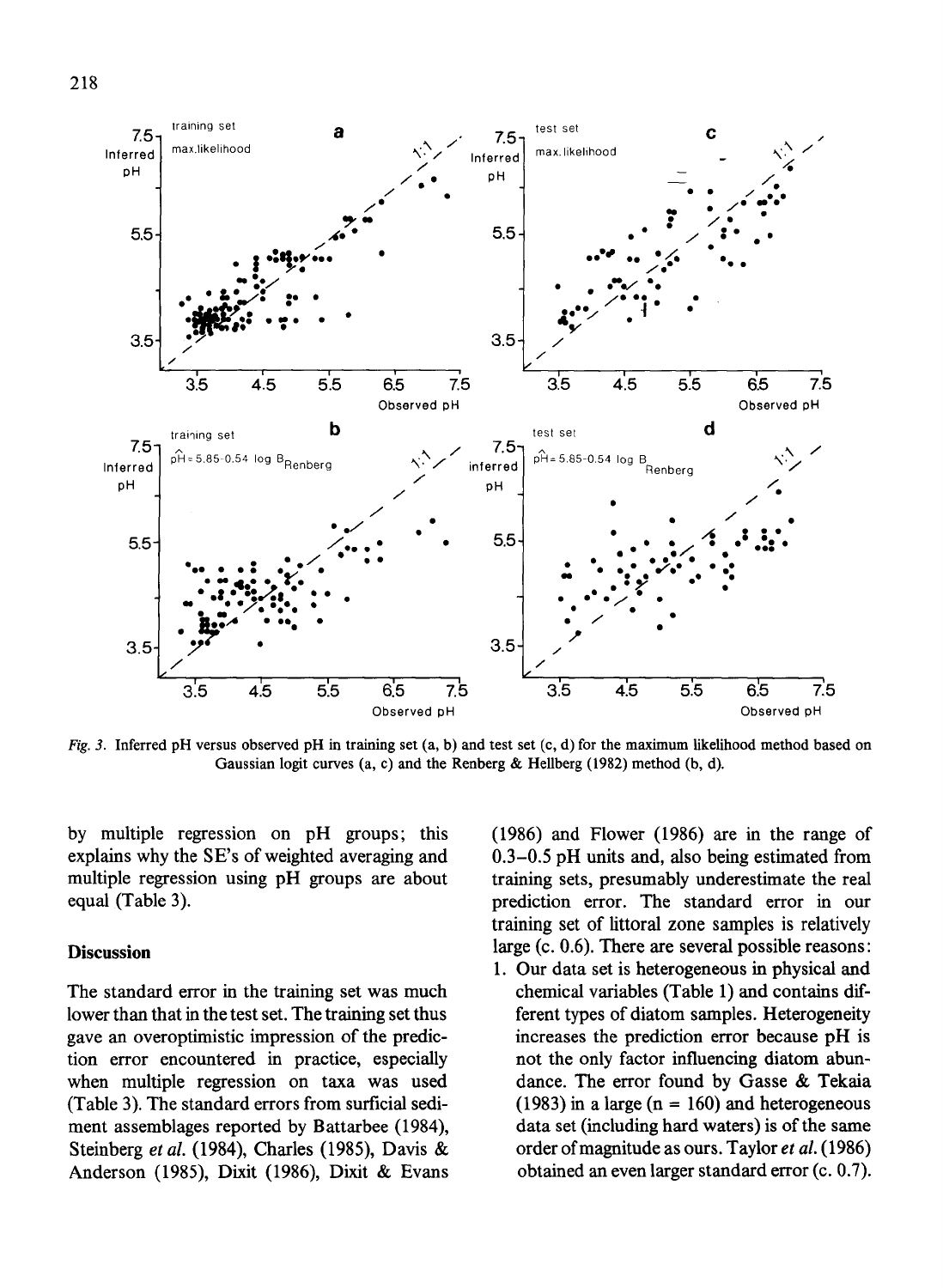- 2. Diatom assemblages and pH values in water bodies have spatial and temporal variability (Jones & Flower, 1986). These variabilities are not covered by litoral zone sampling and our single measurements of pH. Surficial sediment samples contain the valves of diatoms which have been accumulated through a number of years. Multiple pH -readings are therefore even more useful for surficial sediment samples than for littoral zone samples. Using surficial sediment samples, Davis & Anderson (1985) found smaller standard errors in Norwegian lakes, where multiple pH readings were available, than in New England lakes, where only single pH readings were done.
- 3. Our data set has a large proportion of very acid water bodies, where only a very small number of taxa is able to live.

The standard errors of diatom-inferred pH-values in the test set are presumably overpessimistic because of imprecise pH measurements in the test set:

- 4. The pH measurements were taken from different authors, sometimes the measurements were done in the field, sometimes in the laboratory; pH measurements were not always done simultaneously with diatom sampling; and sometimes pH measurement was done at other sites in the lakes than the diatom sampling.
- 5. Most pH measurements in the test set were performed with colorimetric methods, which can give errors of about one pH unit in weakly buffered low alkalinity waters (Haines *et al.,*  1983; Blakar & Digemes, 1984).

Multiple regression on pH groups performed quite well in comparison with the other methods in our study. To obtain more precise estimates of the regression coefficients, the multiple regression was also applied to the training and test set com-

*Table 5.* Coefficients a<sub>k</sub> of calibration function (Eq. 8) using Hustedt's pH groups estimated by weighted averaging and multiple regression for training set and literature data (acb = acidobiontic;  $acp =$  acidophilous; cir = circumneutral; alp = alkaliphilous;  $n =$  number of samples; SE standard error of prediction).

|                          |            | acb         | acp              | cir           | alp <sup>1</sup> | $\mathbf n$ | <b>SE</b> |
|--------------------------|------------|-------------|------------------|---------------|------------------|-------------|-----------|
| Weighted averaging:      |            |             |                  |               |                  |             |           |
| I(Eq. 4)                 |            | 4.1         | 4.7              | 5.3           | 5.8              | 99          | 0.68      |
| II <sup>2</sup>          |            | 3.8         | 4.9              | 5.9           | 6.8              | 99          | 0.62      |
| Multiple regression:     |            |             |                  |               |                  |             |           |
| training set             |            | 3.9         | 4.6              | 6.3           | 7.0              | 99          | 0.61      |
| training $+$ test set    |            | 3.9         | 4.8              | 6.2           | 7.8              | 161         | 0.64      |
| $95\%$ -conf. interv.    |            | $(3.7-4.1)$ | $(4.5-5.1)$      | $(5.8 - 6.6)$ | $(6.8 - 8.8)$    |             |           |
| Charles (1985: A)        |            | 4.1         | 4.5              | 7.1           | 7.9              | 38          | 0.30      |
| Davis & Anderson (1985)  |            |             |                  |               |                  |             |           |
| New England Full range   |            | 2.6         | 4.9 <sup>3</sup> | 7.1           | 6.1              | 31          | 0.44      |
|                          | Low range  | 2.5         | 4.9              | 7.0           | 4.6 <sup>3</sup> | 22          | 0.47      |
| Norway                   | Full range | 1.5         | 5.1 <sup>3</sup> | 6.7           | 8.0              | 36          | 0.31      |
|                          | Low range  | 1.5         | 5.2              | $5.8^3$       | 9.8              | 28          | 0.28      |
| <b>Flower</b> (1986)     |            | 4.1         | 4.3              | 6.5           | 9.3              | 33          | 0.36      |
| Walker & Paterson (1986) |            | 0.9         | 4.3 <sup>3</sup> | 6.8           | 6.3              | 28          | 0.45      |
| Dixit (1986)             |            | $-5.0$      | 4.7              | 6.2           | 7.4              | 28          | 0.46      |
| Taylor et al. (1986)     |            | 3.4         | 5.1              | 6.4           | 8.0              | 60          | 0.68      |

<sup>1</sup> Including alkalibiontic taxa.<br><sup>2</sup> Taking into account the coefficients of the extra regression (Table 4).<br><sup>3</sup> Including unclassified taxa, if such taxa were not excluded in the calculation of fractions.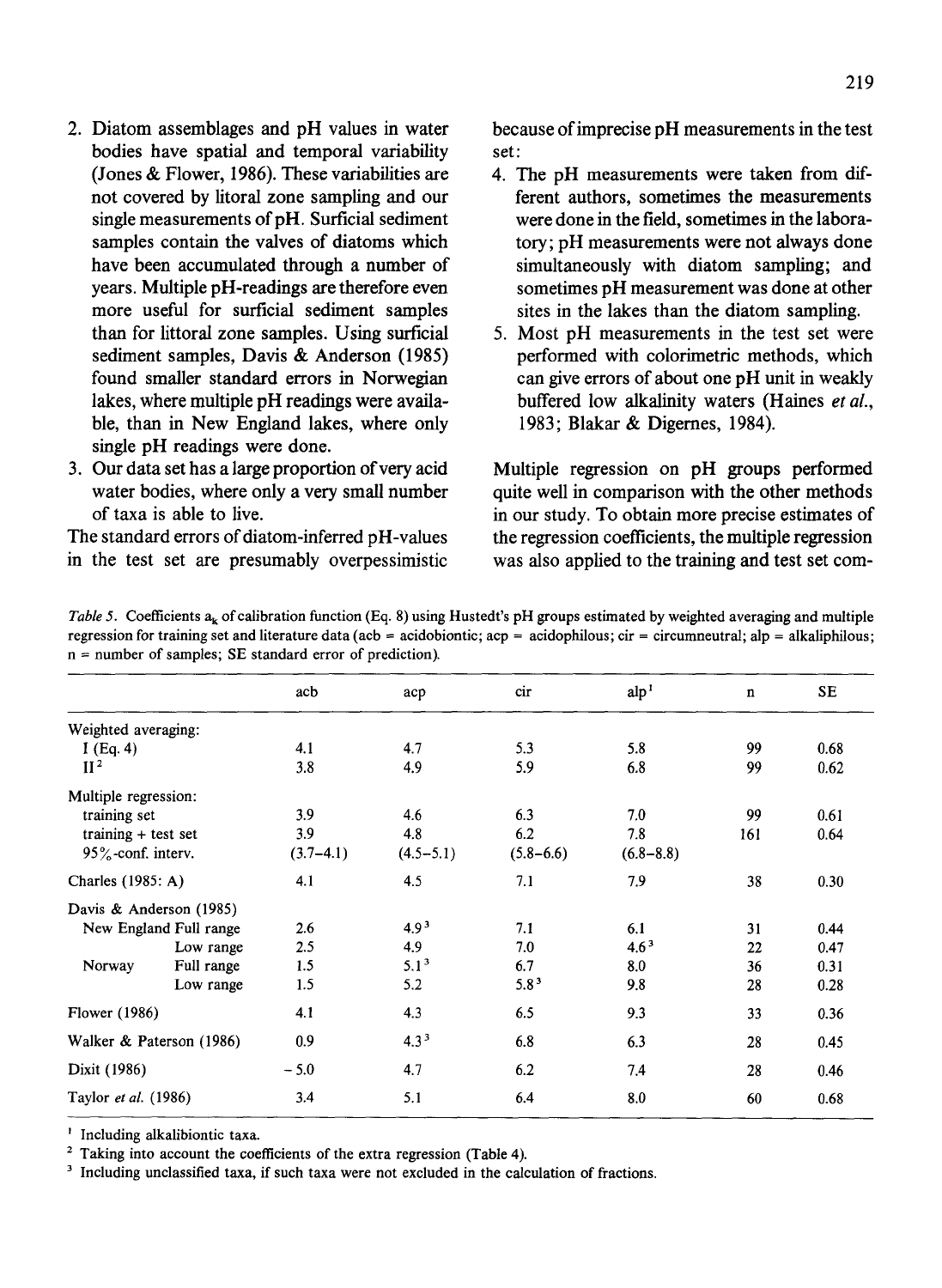bined. Table 5 shows the estimated  $a_k$ -coefficients (Eq. 8) with 95%-confidence intervals and also summarizes the results of previous studies in terms of  $a_k$ -coefficients. These coefficients can tentatively be interpreted as optima of the pH groups. In general the coefficients increase - as they should - when going from the acidobiontic group to the alkaliphilous and alkalibiontic group, except in the New England set of Davis & Anderson (1985). Oehlert (1986) proposed Bayesian estimation of the coefficients. In Bayesian estimation existing information is incorporated in the estimation procedure. On the basis of Table 5 attractive 'prior' values seem to us (3, 5, 7, 8, 9), in which the acidobiontic group is very acid (pH = 3), the circumneutral group is neutral and the alkalibiontic group is very alkalic  $(pH = 9)$ .

Our results point to the danger of using calibrations based on multiple regression on the untransformed counts of individual taxa. When translated to  $a_{\nu}$ -coefficients (Eq. 8), the coefficients obtained by Davis & Anderson (1985) and Flower (1986) ranged from -6 to 68 and 4.4 to 29 pH units, respectively, therefore cannot be considered optima. The resulting calibration functions do not allow even the slightest extrapolation beyond the range of diatom compositions found in the training set. For example, if a taxon with an  $a_k$ -coefficient of 50 has a relative abundance of  $20\%$  in a sample, then the inferred pH will be larger than 10 pH units (at least if the other taxa have positive  $a_k$ -coefficients). The pH inferred with such functions will be most erratic because of(1) the high random variability in diatom abundance and (2) the 'no modern analogue' problem (Davis & Anderson, 1985). Our results do not discredit the intelligent use of multiple regression in climate reconstruction from pollen data (Bartlein & Webb, 1985). Their calibration procedure contains checks to safeguard against nonlinearity, outliers and extrapolation.

The maximum likelihood method using the Gaussian logit model yielded the smallest prediction error in the test set. Yet, despite its sophistication, it performed only slightly better than the method of weighted averaging, presumably

because of the high variability in the relative abundances of the taxa (Fig. 2). The variability cannot be reduced greatly by taking more complex pH response curves than the Gaussian curve and is certainly partly due to the effects of other variables than pH. In the future we may attempt to account for this variability by adding other important variables (like humus content) to the response model. Calibration may then proceed by joint estimation of the variables using the maximum likelihood principle (Ter Braak, 1987a).

The weighted averaging method combines simplicity with a good performance. It can also be used for other variables than pH. It is the natural end-point of a historical development that started with Imbrie & Kipp (1971). To reconstruct past sea-surface temperature from Foraminifera, Imbrie and Kipp (1971) considered applying multiple regression of temperature on the abundances of the taxa. But this method was considered inappropriate as the abundances of species showed multicollinearity. So, they reduced the abundances of the taxa to a few axes by principal components analysis and then regressed temperature on these axes. The resulting equation was used for reconstruction. Roux (1979) produced better estimates of temperature, at least in the training set, by replacing principal components analysis - which assumes linear relationships - by correspondence analysis - which works also with unimodal relationships (Ter Braak, 1985). By rearranging taxa and samples in the data matrix in order of their scores on the first axis of correspondence analysis, he obtained a table with large abundance values near the principal 'diagonal' of the table and small values elsewhere. The table thus showed that relationships were unimodal. Gasse & Tekaia ( 1983) were concerned about the fact that only part of the information on the relationship of species to x is retained in the first few axes of the correspondence analysis. This is a potential problem in all indirect gradient analysis methods (Ter Braak, 1986). Gasse & Tekaia (1983) therefore developed a direct gradient analysis method (see Methods Section). The method of weighted averaging is a direct method also. The main difference is that, in the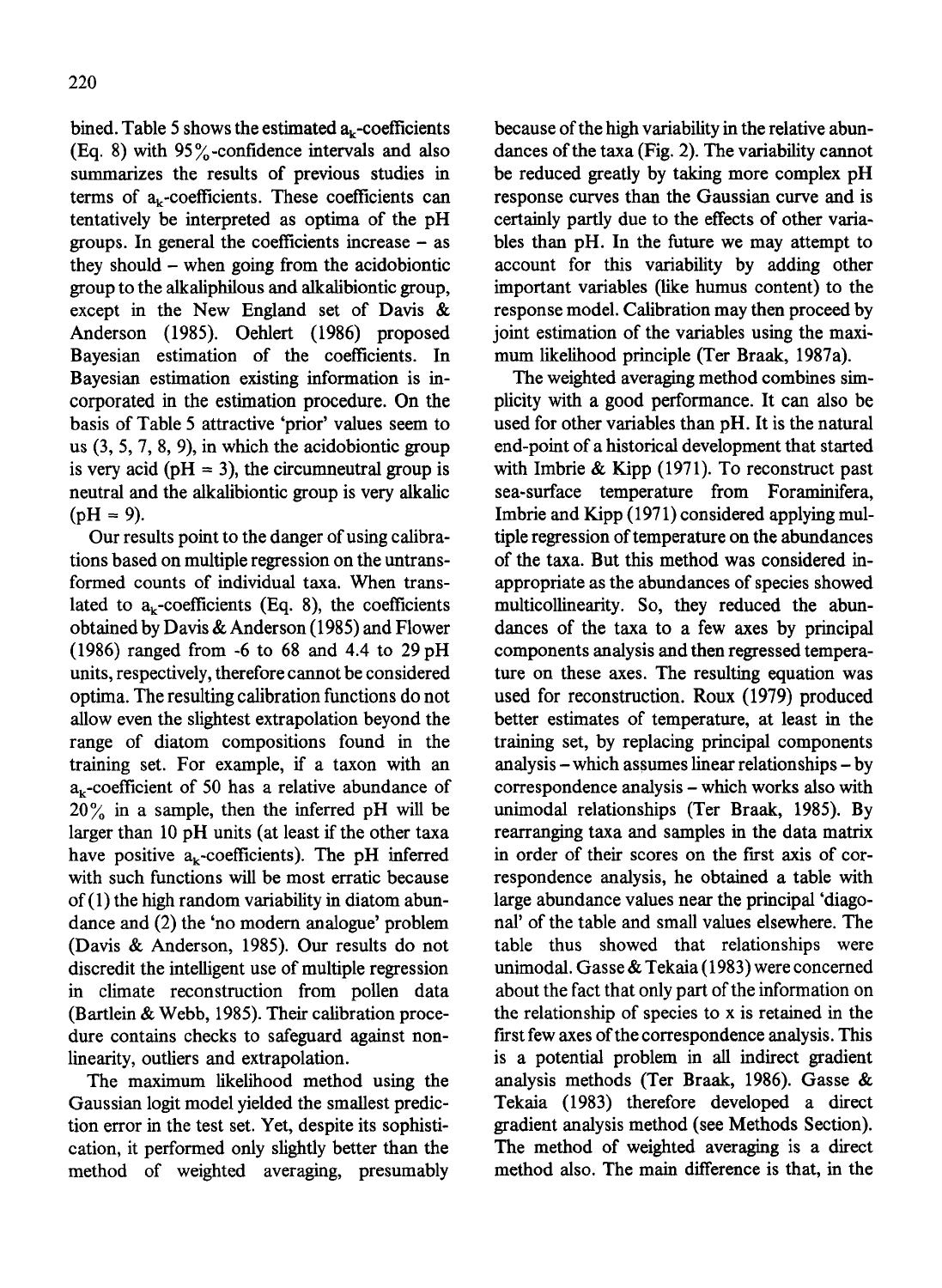method of Gasse & Tekaia (1983), pH is divided into classes; whereas in the weighted averaging method pH is treated as a quantitative variable (Ter Braak, 1987c).

The weighted averaging method cannot only be used to generate calibration functions that are specific to the region of application (Davis & Smol, 1986), but can possibly also be used with literature data on the pH optima and tolerance of diatoms, provided that comparable taxonomical and chemical methods have been used. The Hustedt system is a good basis for the compilation of a standard list of optima  $\{u_{k}\}\$  and 'indicative weights'  $\{w_k\}$  for pH like that of Sládeček (1986) for saprobity (with  $w_k = 1/t_k^2$ , Eq. 6). This approach presupposes that pH optima and tolerances of the particular diatom taxa are the same throughout the world, or at least in large regions. To check this, data of Charles (1985) from the North American Adirondack lakes have been entered in Table 2. On average, the optima reported by Charles {1985) are 0.8 unit higher than our optima. The Spearman rank correlation coefficient is not very high  $(r<sub>s</sub> = 0.59)$ . There are several reasons for the disagreement. Charles used surface sediment samples; our samples were from the littoral zone. In surficial sediments of soft water lakes pH values may be higher than in the overlying water (Kelly *et al.,* 1984). The weighted averaging method has been found to be sensitive to the distribution of pH in the data set (Ter Braak & Looman, 1986). Thus the much lower median pH of our samples (4.2) than in Charles' samples (6.5) could also contribute to the observed differences between the pH optima of the taxa in Table 2. The differences point to the need of regional calibration equations.

This paper shows that for littoral zone samples the Index B method of Renberg  $&$  Hellberg (1982) can be improved upon. For use in acid waters in Western-Europe, we suggest two alternative methods. If the taxa listed in Table 2 contribute more than half the number of valves, we recommend using weighted averaging (Eq. 5) with the coefficients given in Tables 2 and 4. Otherwise, we propose to use the number of valves in Hustedt's pH groups by way of the formula obtained by multiple regression on all our 161 samples, i.e. by

$$
pH = \frac{3.9 \times acb + 4.8 \times acp + 6.2 \times cir + 7.8 \times (alp + 11b)}{acb + acp + cir + alp + alb}
$$
\n(9)

Although the inferred pH of individual samples is not very precise by either method (SE  $\approx 0.7$ ), trends in pH may still show up.

### Acknowledgements

We are much indebted to Dr. P. F. M. Coesel and Mrs. H. Kooyman-van Blokland (Hugo de Vries-Laboratorium, Universiteit van Amsterdam, Amsterdam), Dr. H. J. Dumont and Dr. I. van der Velde (lnstituut voor Ekologie, Rijksuniversiteit, Gent), Dr. N. Foged (Odense), Prof. Dr. L. Franzisket and Dr. B. Gries (Westfälisches Museum filr Naturkunde, MUnster), Prof. Dr. E. G. Jergensen (Lyngby), Dr. R. Simonsen (lnstitut filr Meeresforschung, Bremerhaven) and Dr. K. Wouters (Koninklijk Belgisch Instituut voor Natuurwetenschappen, Brussels) for making available the samples of the test sest. We would like to thank Drs. I. C. Prentice, B. Engel, H. J. B. Birks and two anonymous referees for comments on the manuscript, Mr. C. N. Beljaars for counting diatoms and Mr. J. C. Buijs for technical assistance. Prof Dr. H. Lange-Bertalot and Dipl.-Biol M. Nörpel gave advice on taxonomy of some diatom taxa. The investigations were supported in part by the European Community (Contract nr. ENV-650-N (N)).

# **References**

- Alvey, N. C., N. Galwey & P. Lane, 1982. An introduction to GENSTAT. Academic Press, London, 152 pp.
- Bartlein, P. J. & T.III Webb, 1985. Mean July temperature at 6000 yr B.P. in Eastern North America: regression equations from fossil-pollen data. Syl!ogeus 55: 301-342.
- Battarbee, R. W., 1984. Diatom analysis and the acidification of lakes. Phil. Trans. r. Soc., London 305: 451-477.
- Battarbee, R. W. & D. F. Charles, 1986. Diatom-based pHreconstruction of acid lakes in Europe and North America. Wat. Air and Soil Pollut 30: 347-354.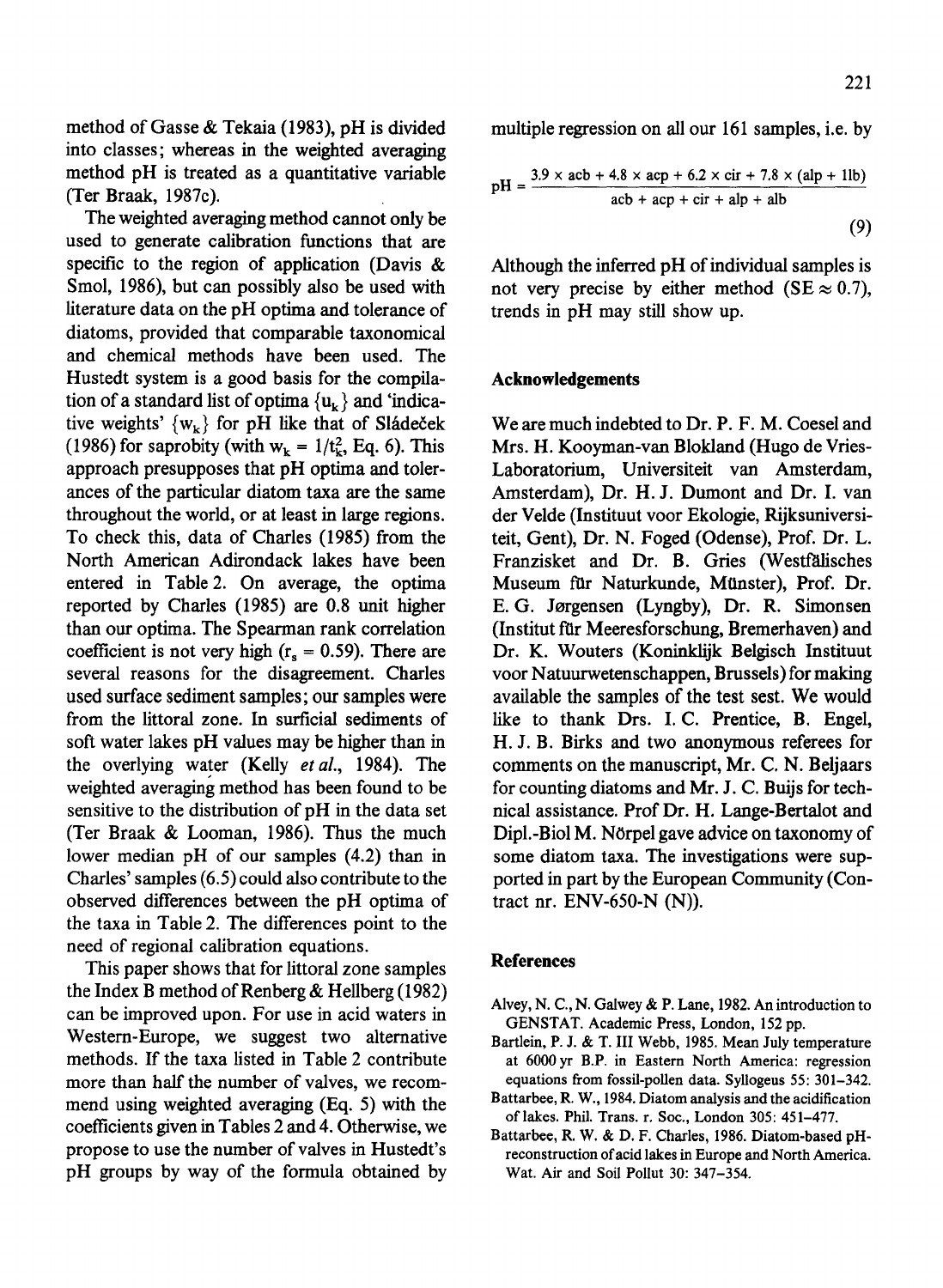- Battarbee, R. W., J. P. Smol & J. Meriläinen, 1986. Diatoms as indicators of pH: an historical review. In J.P. Smol, R. W. Battarbee, R. B. Davis & J. Meriläinen (eds), Diatoms and lake acidity. Junk, Dordrecht. Developments in Hydrobiology 29: 6-14.
- Berge, F., 1976. Diatoms and pH in some rivers and lakes in Agder and Telemark (Norway). A comparison between the years 1949 and 1975. Internal Report 18/76. SNSF-Project, Oslo-As, 36 pp. (in Norwegian).
- Blakar, I. A. & T. Digernes, 1984. Evaluation of acidification based on former colorimetric determination of pH: the effect of indicators on pH in poorly buffered water. Verh. int. Ver. theor. und angew. Limnol. 22: 679-685.
- Brown, P. J., 1982. Multivariate calibration. J. Roy. Statist. Soc. Ser. B 44: 287-321.
- Charles, D. F., 1985. Relationships between surface sediment diatom assemblages and lakewater characteristics in Adirondack lakes. Ecology 66: 994-1011.
- Davis, R. B., 1987. Paleolimnological diatom studies of acidification of lakes by acid rain: an application of Quaternary science. Quater. Sci. Rev. 6: 147-163.
- Davis, R. B. & D. S. Anderson, 1985. Methods of pH calibration of sedimentary diatom remains for reconstructing history of pH in lakes. Hydrobiologia 120: 69-87.
- Davis, R. B. & J. P. Smol, 1986. The use of sedimentary remains of siliceous algae for inferring past chemistry of lake waters - problems, potentials and research needs. In J. P. Smol, R. W. Battarbee, R. B. Davis & J. Meriläinen (eds), Diatoms and lake acidity. Junk, Dordrecht. Developments in Hydrobiology 29: 291-300.
- Dixit, S. S., 1986. Diatom-inferred pH calibration of lakes near Wawa, Ontario. Can. J. Bot. 64: 1129-1133.
- Dixit, S. S. & R. D. Evans, 1986. Spatial variability in sedimentary algal microfossils and its bearing on diatominferred pH reconstructions. Can. J. Fish. aquat. Sci. 43: 1836-1845.
- Ellenberg, H., 1948. Unkrautgesellschaften als Mass für den Säuregrad, die Verdichtung und andere Eigenschaften des Ackerbodens. Ber. Landtech. 4: 130-146.
- Ellenberg, H., 1979. Zeigerwerte der Gefasspflanzen Mitteleuropas. Scripta Geobotanica 9, Göttingen, 121 pp.
- Flower, R. J., 1986. The relationship between surface sediment diatom assemblages and pH in 33 Galloway Lakes: some regression models for reconstructing pH and their application to sediment cores. Hydrobiologia 143:93-103.
- Gasse, F. & F. Tekaia, 1983. Transfer functions for estimating paleoecological conditions (pH) from East African diatoms. Hydrobiologia 103: 85-90.
- Gauch, H. G. & R. H. Whittaker, 1972. Coenocline simulation. Ecology 53: 446-451.
- Gause, G. F., 1930. Studies on the ecology of the Orthoptera. Ecology 11: 307-325.
- Gifi, A., 1981. Nonlinear multivariate analysis. DSWO-press, Leiden, 451 pp.
- Goff, F. G. & G. Cottam, 1967. Gradient analysis: the use of species and synthetic indices. Ecology 48: 793-806.
- Haines, T. A., J. G. Akielaszek, S. A. Norton & R. B. Davis, 1983. Errors in pH measurement with colorimetric methods in low alkalinity waters. Hydrobiologia 107: 56-61.
- Hesse, R., 1924. Tiergeographie auf ökologischer Grundlage. Verlag von Gustav Fisher, Jena, 613 pp.
- Howe, S. E. & T. III Webb, 1983. Calibrating pollen data in climatic terms: improving the methods. Quater. Sci. Rev. 2: 17-51.
- Hustedt, F., 1939. Systematische und 5kologische Untersuchungen über die Diatomeenflora von Java, Bali und Sumatra. Arch. Hydrobiol./Suppl. 16: 274-394.
- Imbrie, J. & N. G. Kipp, 1971. A new micropaleontological method for quantitative paleoclimatology: application to a late Pleistocene Caribbean core. In K. K. Turekian (ed.): The late Cenozoic glacial ages. Yale University Press, New Haven: 77-181.
- Jones, V. J. & R. J. Flower, 1986. Spatial and temporal variability in periphytic diatom communities: Palaeoecological significance in an acidified lake. In J. P. Smol, R. W. Battarbee, R. B. Davis & J. Meriläinen (eds), Diatoms and lake acidity. Junk, Dordrecht, Developments in Hydrobiology 29: 87-94.
- Jørgensen, B., 1983. Maximum likelihood estimation and large-sample inference for generalized linear and nonlinear regression models. Biometrika 70: 19-28.
- Kelly, C. A., J. W. M. Rudd, A. Furutani & D. W. Schindler, 1984. Effects of lake acidification on rates of organic matter decomposition in sediments. Limnol. Oceanogr. 29: 687-694.
- McCullagh, P. & J. A. Neider, 1983. Generalized linear models. Chapman and Hall, London, 261 pp.
- Montgomery, D. C. & E. A. Peck, 1982. Introduction to linear regression analysis. J. Wiley & Sons, NY, 504 pp.
- Oehlert, G. W., 1986. Interval estimates for diatom inferred lake pH histories. Techn. report 469, School of Statistics, University of Minnesota, Minnesota.
- Pantle, R. & H. Buck, 1955. Die biologische Ueberwachung der Gewasser und die Darstellung der Ergebnisse. Gasund Wasserfach 96: 604.
- Renberg, I. & T. Hellberg, 1982. The pH history of lakes in southwestern Sweden as calculated from the subfossil diatom flora of the sediments. Ambio 11: 30-33.
- Roux, M., 1979. Estimation des paléoclimats d'après l'écologie des foraminiferes. Cah. Anal. Donnees 4: 61-79.
- Salden, N., 1978. Beiträge zur Ökologie der Diatomeen (Bacillariophyceae) des Susswassers. Decheniana, Beih. (Bonn) 22: 1-238.
- Shelford, V. E., 1911. Ecological succession: stream fishes and the method of physiographic analysis. Biol. Bull. (Woods Hole) 21: 9-34.
- Sládeček, V., 1986. Diatoms as indicators of organic pollution. Acta hydrochim. hydrobiol. 14: 555-566.
- Steinberg, C., K. Arzet & D. Krause-Dellin, 1984. Gewässerversauerung in der Bundesrepublik Deutschland im Lichte paläolimnologischer Studien. Naturwissenschaften 71: 631-634.